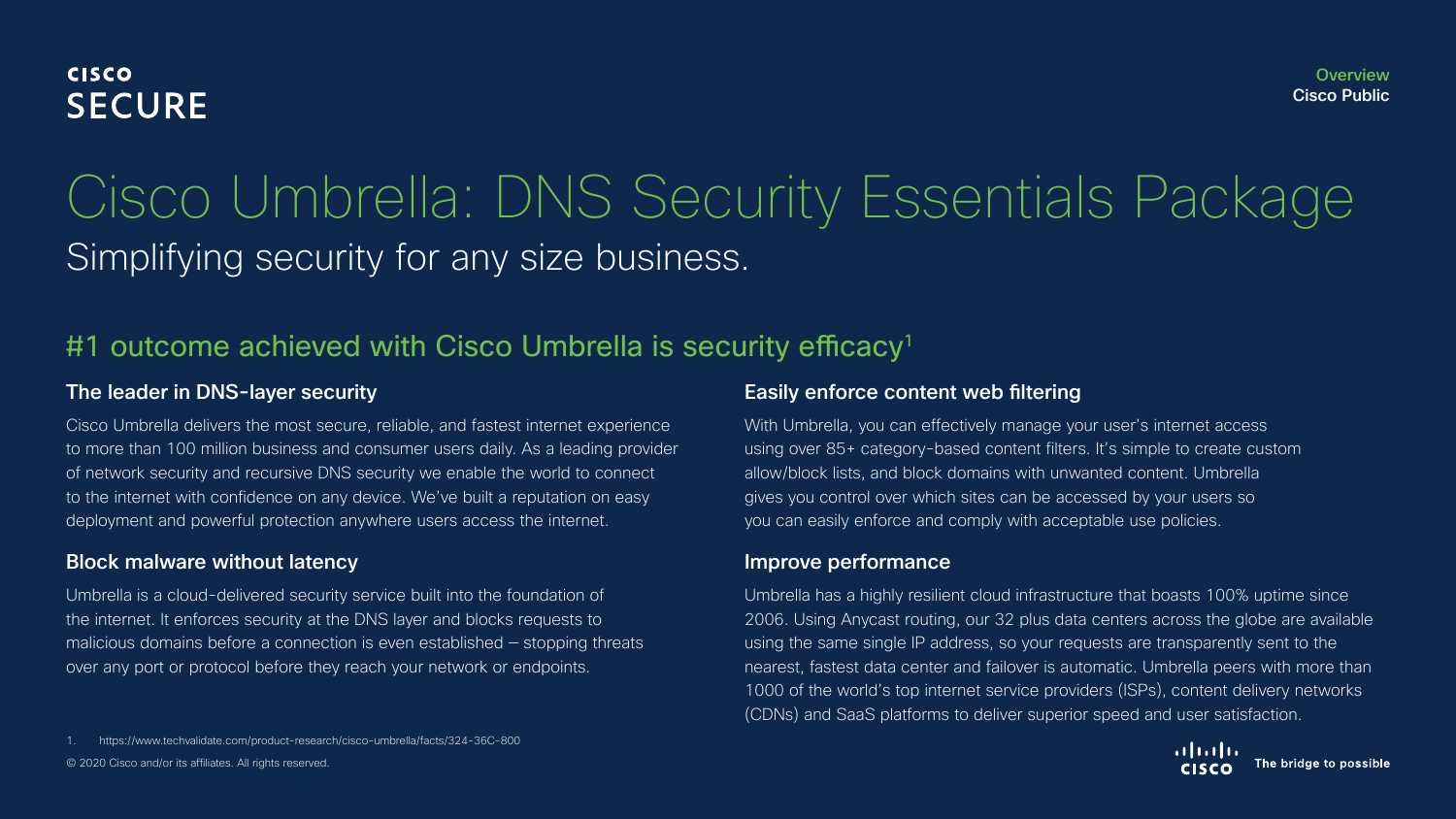# **Gludu** SECURE

### Already using Cisco Meraki MR access points?

Block domains associated with phishing, Umbrella deploys instantly across a Meraki Wi-Fi network to protect users from internet threats with no added latency.

Learn more; umbrella.cisco.com/meraki

#### Key features:

- Block domains associated with phishing, malware, botnets, and other high risk categories (cryptomining, newly seen domains, etc.)
- Prevent web and non-web callbacks from compromised systems
- Enable web filtering using 85+ domain categories
- Create custom block and allow lists
- Pinpoint compromised systems using real-time security activity reports

• Discover and block shadow IT (based on domains) with the App Discovery report

**Overview** Cisco Public

- Protect mobile and roaming users who are off-network
- Create policies and view reports by user (Active Directory), network (egress IP), network device, internal subnet, or roaming device
- Use customizable block pages and bypass options
- Access to Umbrella's APIs and ability to retain logs with Amazon S3 bucket

### ESG research reveals:

85% believe roaming users<br>violate VPN policy.



78% believe remote or roaming users are most vulnerable to attack.

46%

report it is very difficult to find and recruit qualified security professionals with advanced skills.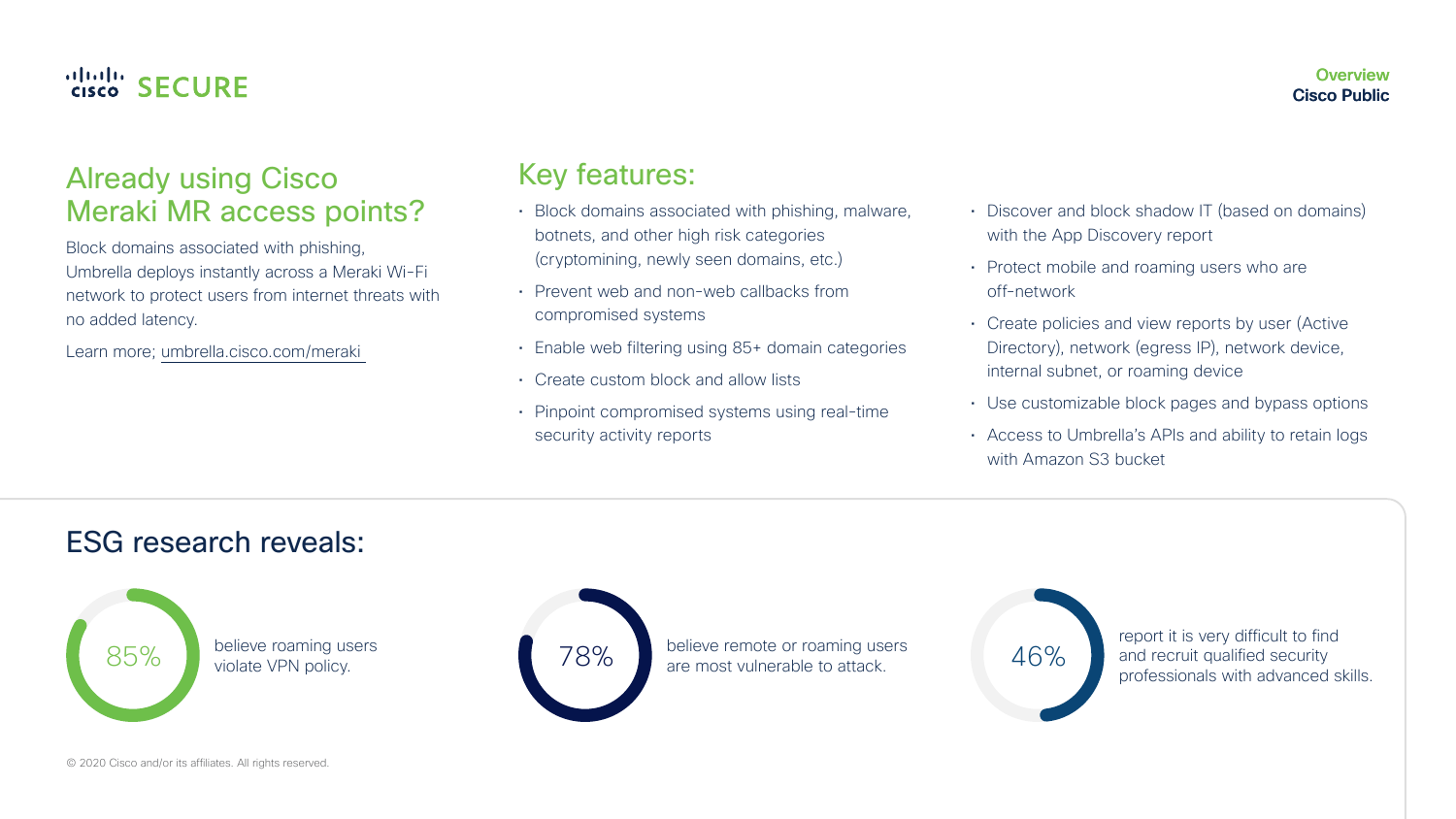## alulu SECURE

### Cisco Umbrella puts an end to security gaps



#### Limited visibility

Most companies leave their DNS resolution up to their ISP. But as more organizations adopt direct internet connections and users bypass the VPN, this leads to a DNS-blind spot. DNS requests precede the IP connection, which enables DNS resolvers to log requested domains regardless of the connection's protocol or port. Monitoring DNS requests, as well as subsequent IP connections is an easy way to provide better accuracy and detection of compromised systems, improving security visibility, and network protection.



#### New and targeted attacks

Signature-based tools, reactive threat intelligence, and isolated security enforcement cannot stay ahead of sophisticated malware. Leveraging unmatched threat intelligence from Cisco Talos, one of the largest commercial threat intelligence teams in the world with more than 300 researchers, Umbrella uncovers and blocks a broad spectrum of malicious domains, IPs, URLs, and files that are being used in attacks. We also feed huge volumes of global internet activity into a combination of statistical and machine learning models to identify new attacks being staged on the internet.



#### Skill shortage

With no hardware to install and no software to manually update, it's simple to manage. Umbrella lets you centrally manage users and quickly identify security risks across your deployment. And because it stops threats at earliest possible point, it reduces the number of infections and alerts you need to remediate. Umbrella offers multiple APIs to make integration a snap, saving staff time. Pull data from appliances, threat intelligence platforms or feeds and custom, in-house tools into existing workflows with Umbrella to extend enforcement, simplify management, and streamline reporting.